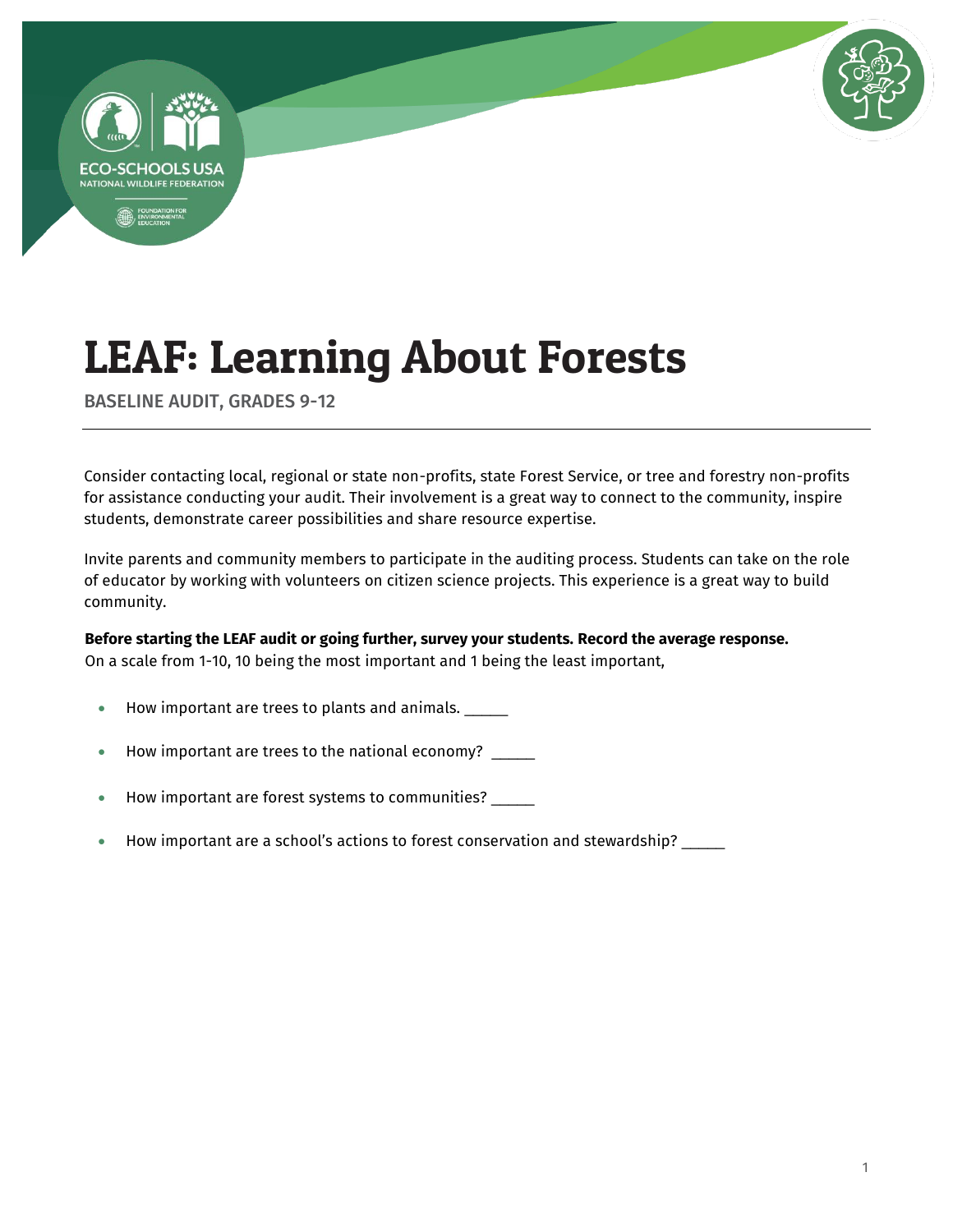

BASELINE AUDIT, GRADES 9-12



### TABLE 1. DEFINING THE STUDY SITE

| 1. | What are the GPS coordinates for your study site?<br>Use you smartphone's GPS or go to:       |                                                                                    |
|----|-----------------------------------------------------------------------------------------------|------------------------------------------------------------------------------------|
|    | https://www.whatsmygps.com to find the                                                        |                                                                                    |
|    | coordinates.                                                                                  |                                                                                    |
| 2. | In what watershed is the study site located?                                                  |                                                                                    |
|    | https://cfpub.epa.gov/surf/locate/index.cfm                                                   |                                                                                    |
| 3. | What type of treed area is the team/class                                                     | school grounds   community forest<br>state or national forest                      |
|    | auditing? Check all that apply.                                                               | suburban<br>urban<br>rural                                                         |
| 4. | Is the study site being actively managed?                                                     | yes ( )No                                                                          |
|    | If yes, for what? Check all that apply.                                                       | Firewood<br><b>Wildlife Habitat</b><br>Timber                                      |
| 5. | How many trees are in the forest study site?                                                  | A few (less than 5)<br>Some (between 6 and 12)                                     |
|    |                                                                                               | Many (more than 12)                                                                |
|    |                                                                                               | Exact number if known                                                              |
|    |                                                                                               | N/A                                                                                |
| 6. | If there are dead trees on the study site, count the<br>number of standing fallen dead trees. | Standing dead trees (snags)                                                        |
|    |                                                                                               | Fallen dead trees (logs)                                                           |
| 7. | What types of trees are found in the study site?                                              | )Deciduous $\bigcup$<br>)Evergreen <b>(</b><br>Mixed                               |
| 8. | How is land used surrounding the study site?<br>Check all that apply.                         | Residential<br>Park or Public Green Space<br>Commercial<br><b>Undeveloped Land</b> |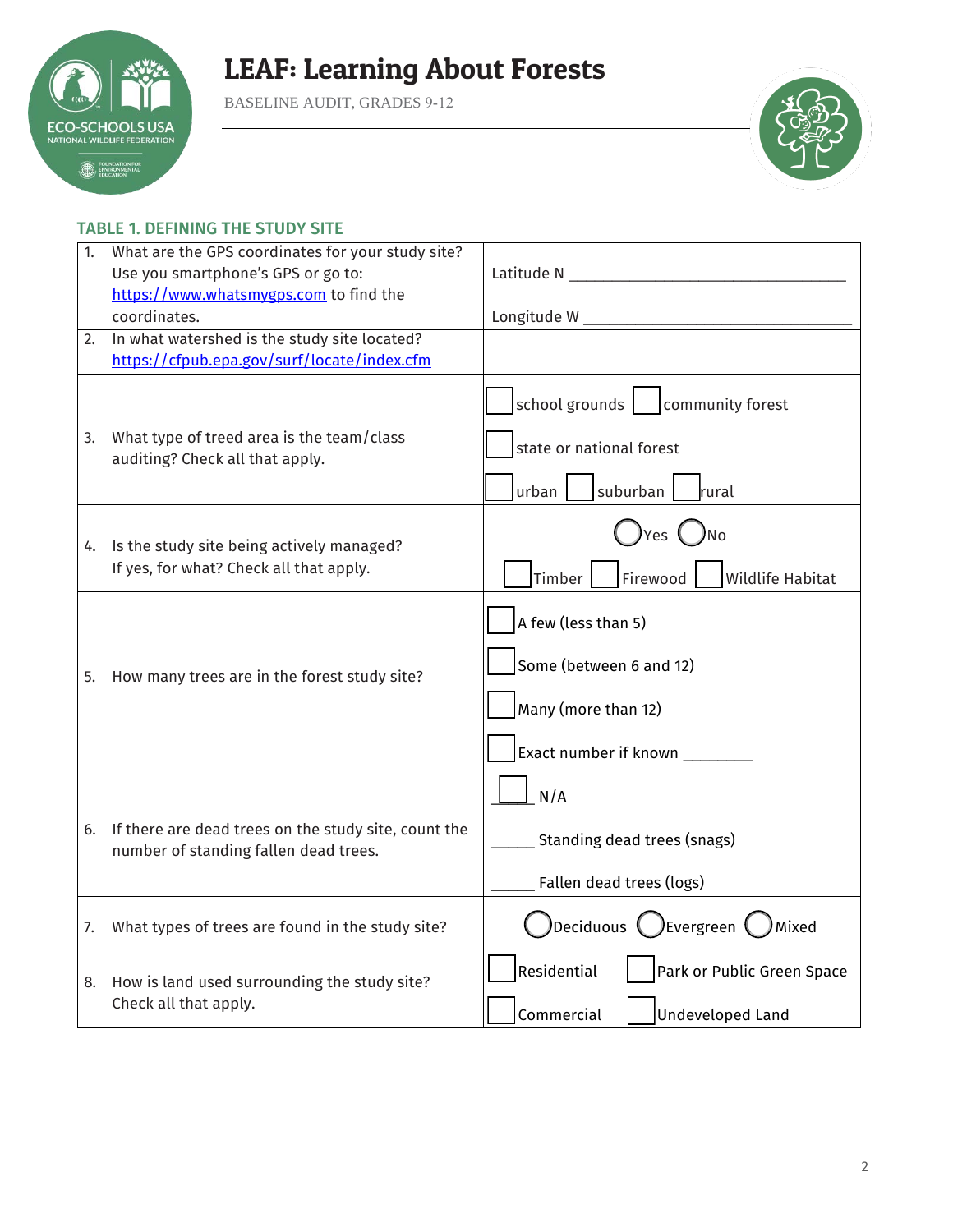

BASELINE AUDIT, GRADES 9-12



#### CHART 1. TREE SPECIES DATA

Refer to the Forest Study Site Measurement Guide. Choose 5-10 trees and complete Chart 1. Data in Chart 1 will be used in Table 6.

| <b>Tree Species</b>         | <b>Deciduous (D) or</b><br>Evergreen (E) | Age<br><b>Sprout, Seedling,</b><br><b>Mature, or Snag</b> | <b>Tree Height</b><br>in Feet | <b>Tree Diameter</b><br>(DBH) in Inches |
|-----------------------------|------------------------------------------|-----------------------------------------------------------|-------------------------------|-----------------------------------------|
| <b>Example: Sugar Maple</b> | $\mathbf D$                              | <b>Mature</b>                                             | 17                            | 28                                      |
| #1                          |                                          |                                                           |                               |                                         |
| #2                          |                                          |                                                           |                               |                                         |
| #3                          |                                          |                                                           |                               |                                         |
| #4                          |                                          |                                                           |                               |                                         |
| #5                          |                                          |                                                           |                               |                                         |
| #6                          |                                          |                                                           |                               |                                         |
| #7                          |                                          |                                                           |                               |                                         |
| #8                          |                                          |                                                           |                               |                                         |
| #9                          |                                          |                                                           |                               |                                         |
| #10                         |                                          |                                                           |                               |                                         |

#### **Think about the following questions as you summarize the information in Table and Chart 1.**

- 1. Summarize the study site based on the site definition data collected.
- 2. Is it better to have trees of one type or trees of many types? Explain.
- 3. What actions can the team/class take to improve biodiversity?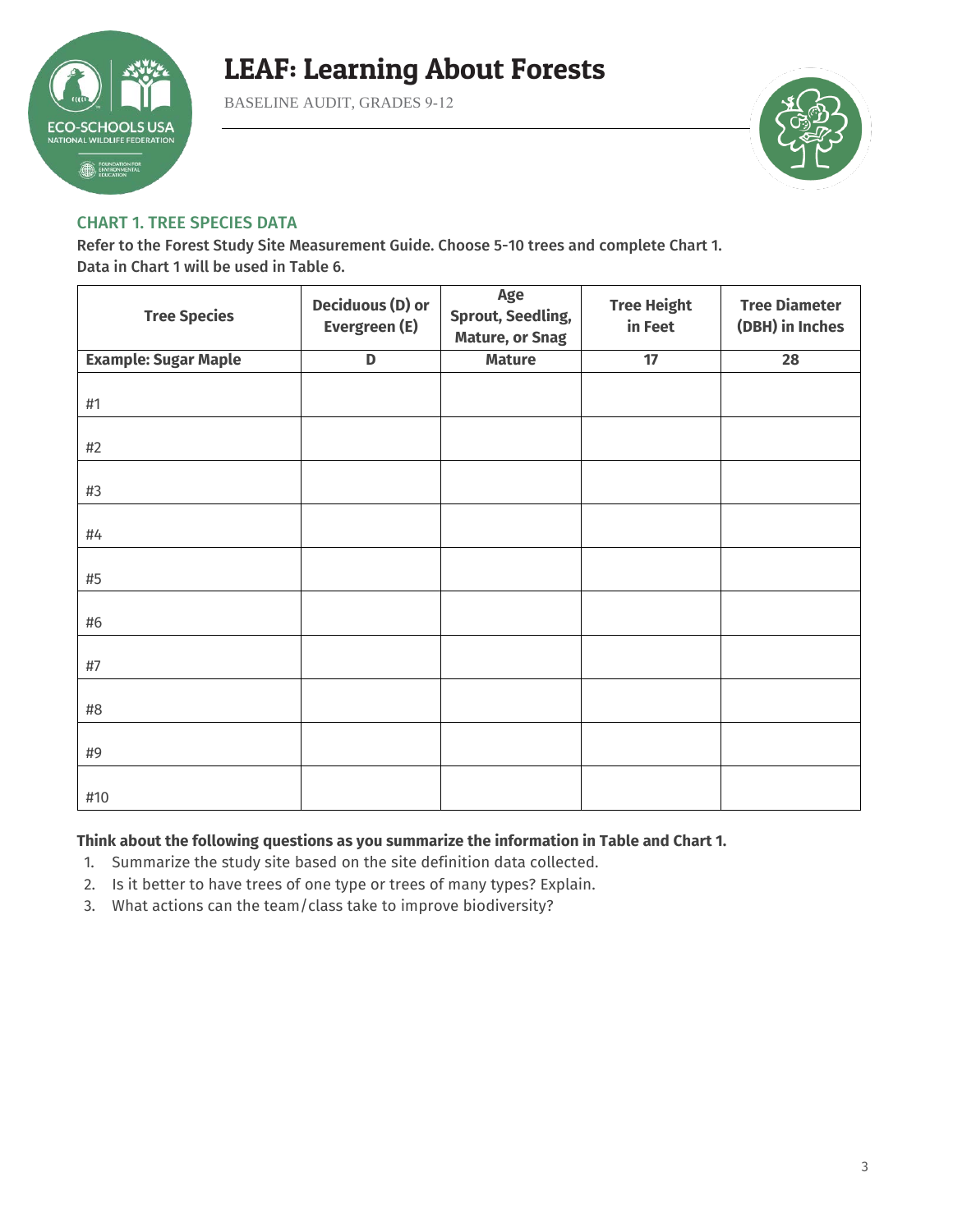

BASELINE AUDIT, GRADES 9-12



#### TABLE 2. WEATHER

| 1. | Identify the season during which data is being collected.                                                                                                                                                                                                                                                                     | ) Summer<br>Spring<br>Winter |
|----|-------------------------------------------------------------------------------------------------------------------------------------------------------------------------------------------------------------------------------------------------------------------------------------------------------------------------------|------------------------------|
| 2. | What is the average annual rainfall?<br>https://www.usclimatedata.com                                                                                                                                                                                                                                                         | in.<br>cm                    |
| 3. | From 2000 to now, list the number of years the study site's<br>county shows D2 Severe Drought to D4 Exceptional Drought.<br>https://droughtmonitor.unl.edu/Data/Timeseries.aspx<br><b>Area Type - Choose county.</b><br><b>Area -</b> Choose your county.<br><b>Index</b> – Leave as is.<br><b>Fill Area - Leave checked.</b> |                              |
|    | <b>Show - Uncheck DO and D1.</b>                                                                                                                                                                                                                                                                                              |                              |
| 4. | Surface Ozone<br>Use ozone test strips for this measurement.                                                                                                                                                                                                                                                                  | parts per billion (ppb)      |

#### **Think about the following question as you summarize the data in Table 2.**

- 1. How do weather conditions impact trees and/or forest systems? What is the relationship? What patterns can be observed?
- 2. What type of weather is expected when the post-audit is conducted?
- 3. In the last year, has there been a fire, flood, drought or other extreme weather event in or around the forest study site? If yes, elaborate.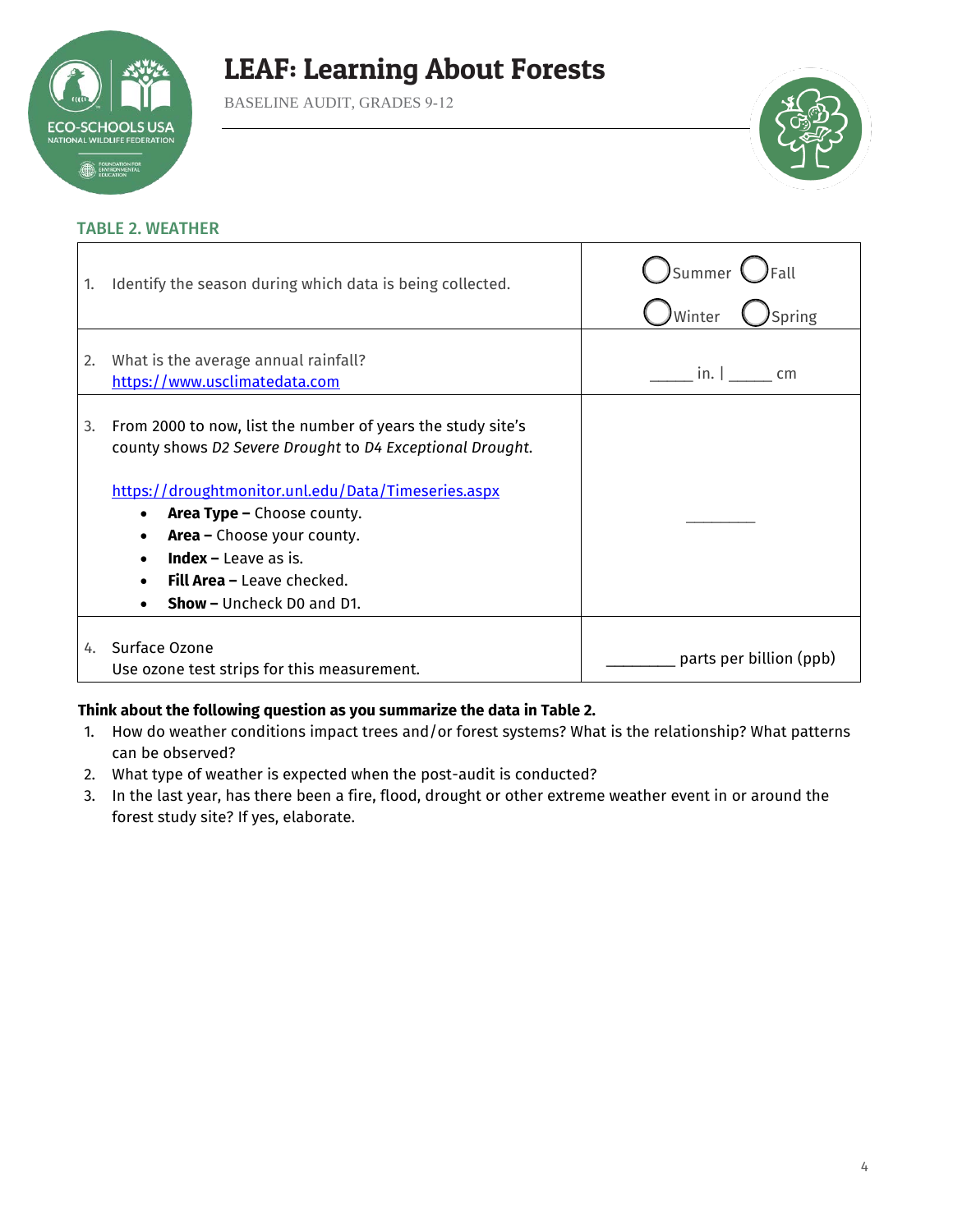

BASELINE AUDIT, GRADES 9-12



#### TABLE 3. WATER QUALITY

| Is there a water source within 50 yards of the study site?<br>1.<br>If yes, conduct the following water quality tests. |                                         | Yes l<br>)No   |                                  |  |  |
|------------------------------------------------------------------------------------------------------------------------|-----------------------------------------|----------------|----------------------------------|--|--|
| 2.<br>рH                                                                                                               |                                         | 3. Temperature |                                  |  |  |
| Test 1 ______ pH Level                                                                                                 |                                         |                | Test 1 $\degree$ F   $\degree$ C |  |  |
| Test 2 ______ pH Level                                                                                                 |                                         |                |                                  |  |  |
| Test 3 _____ pH Level                                                                                                  |                                         |                |                                  |  |  |
| )Acidic $\bigcirc$ Neutral $\bigcirc$                                                                                  | )Basic                                  |                |                                  |  |  |
| Conductivity<br>4.                                                                                                     | 5. Alkalinity                           |                | Dissolved Oxygen<br>6.           |  |  |
| Test $1 \_\_\_\$ µS/cm                                                                                                 | Test $1$ _______ CaCO <sub>3</sub> mg/L |                | Test $1 \_\_\_$ mg/L             |  |  |
| Test $2 \mu S/cm$                                                                                                      | Test $2$ CaCO <sub>3</sub> mg/L         |                | Test $2 \qquad mg/L$             |  |  |
| Test $3 \mu S/cm$                                                                                                      | Test 3 _______ CaCO <sub>3</sub> mg/L   |                | Test $3 \_\_\_\_\_\_\$ mg/L      |  |  |
| 7. Transparency - Choose method A or B.                                                                                |                                         |                |                                  |  |  |
| A1. Secchi disk - distance from observer to:                                                                           |                                         |                |                                  |  |  |
| Test 1 _____ m water surface   _____ m where disk disappears   _____ m where disk reappears                            |                                         |                |                                  |  |  |
| Test 2 ______ m water surface   _____ m where disk disappears   ______ m where disk reappears                          |                                         |                |                                  |  |  |
| Test 3 ______ m water surface   ______ m where disk disappears   ______ m where disk reappears                         |                                         |                |                                  |  |  |
| A2. Secchi disk reaches the bottom and does not disappear - distance from observer to:                                 |                                         |                |                                  |  |  |
| Test 1 ______ m to water surface   _____ m depth to the bottom of the water site                                       |                                         |                |                                  |  |  |
| Test 2 _____ m to water surface   _____ m depth to the bottom of the water site                                        |                                         |                |                                  |  |  |
| Test 3 _____ m to water surface   _____ m depth to the bottom of the water site                                        |                                         |                |                                  |  |  |
| <b>Transparency Tube</b><br>В.                                                                                         |                                         |                |                                  |  |  |
| Tube test 1 ______ cm or ______ greater than depth of transparency tube.                                               |                                         |                |                                  |  |  |
| Tube test 2 ______ cm or _____ greater than depth of transparency tube.                                                |                                         |                |                                  |  |  |
| Tube test 3 _____ cm or _____ greater than depth of transparency tube.                                                 |                                         |                |                                  |  |  |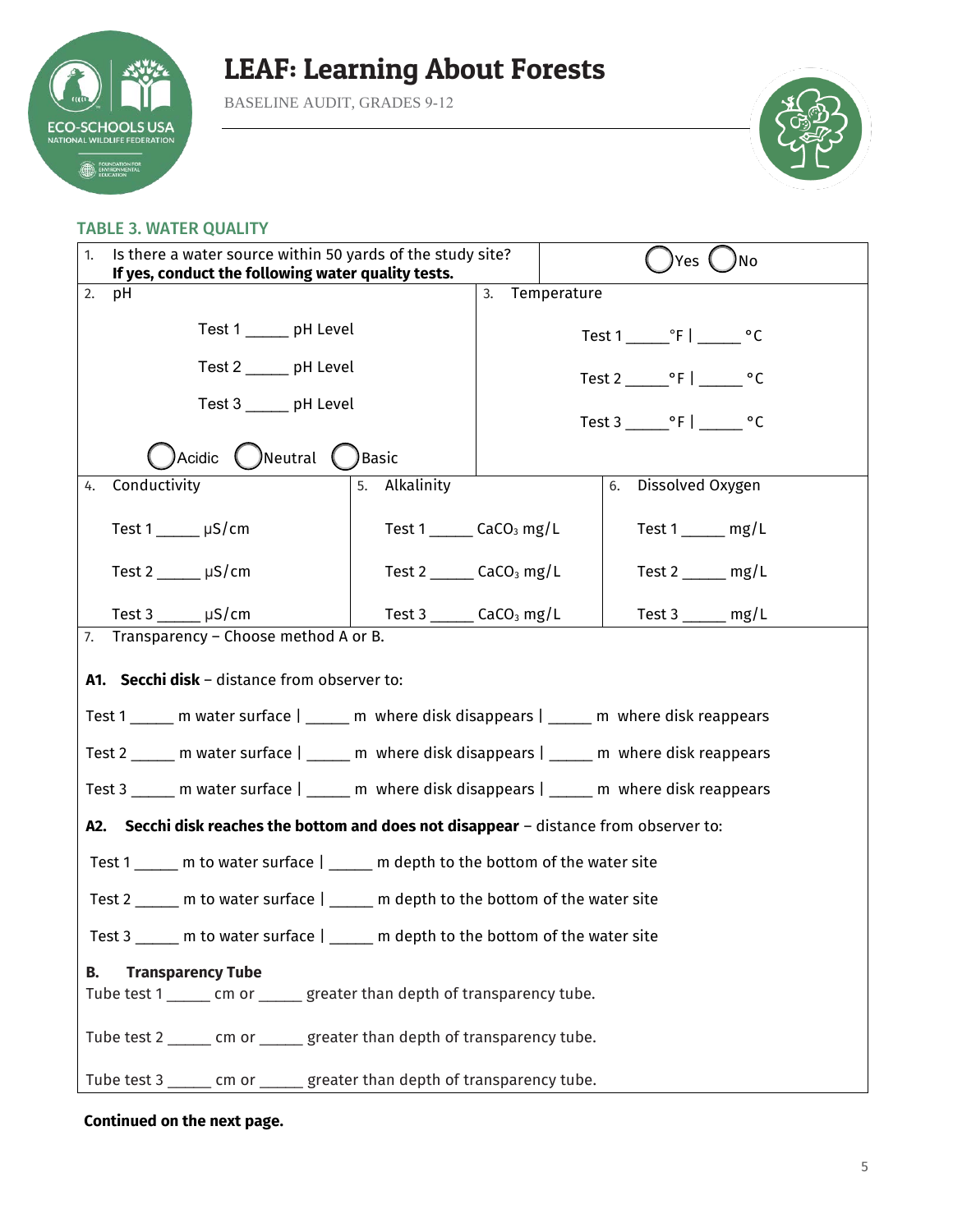### LEAF: Learning About Forests BASELINE AUDIT, GRADES 9-12 **ECO-SCHOOLS USA** NATIONAL WILDLIFE FEDERATION

**EDUNDATION FOR** 



### **Think about the following questions as you summarize the data in Table 3.**

- 1. Why is it important to observe and test water quality near tree systems?
- 2. What is the relationship between water quality and tree system health?
- 3. What impacts are associated with water quality after a forest fire or extreme weather events?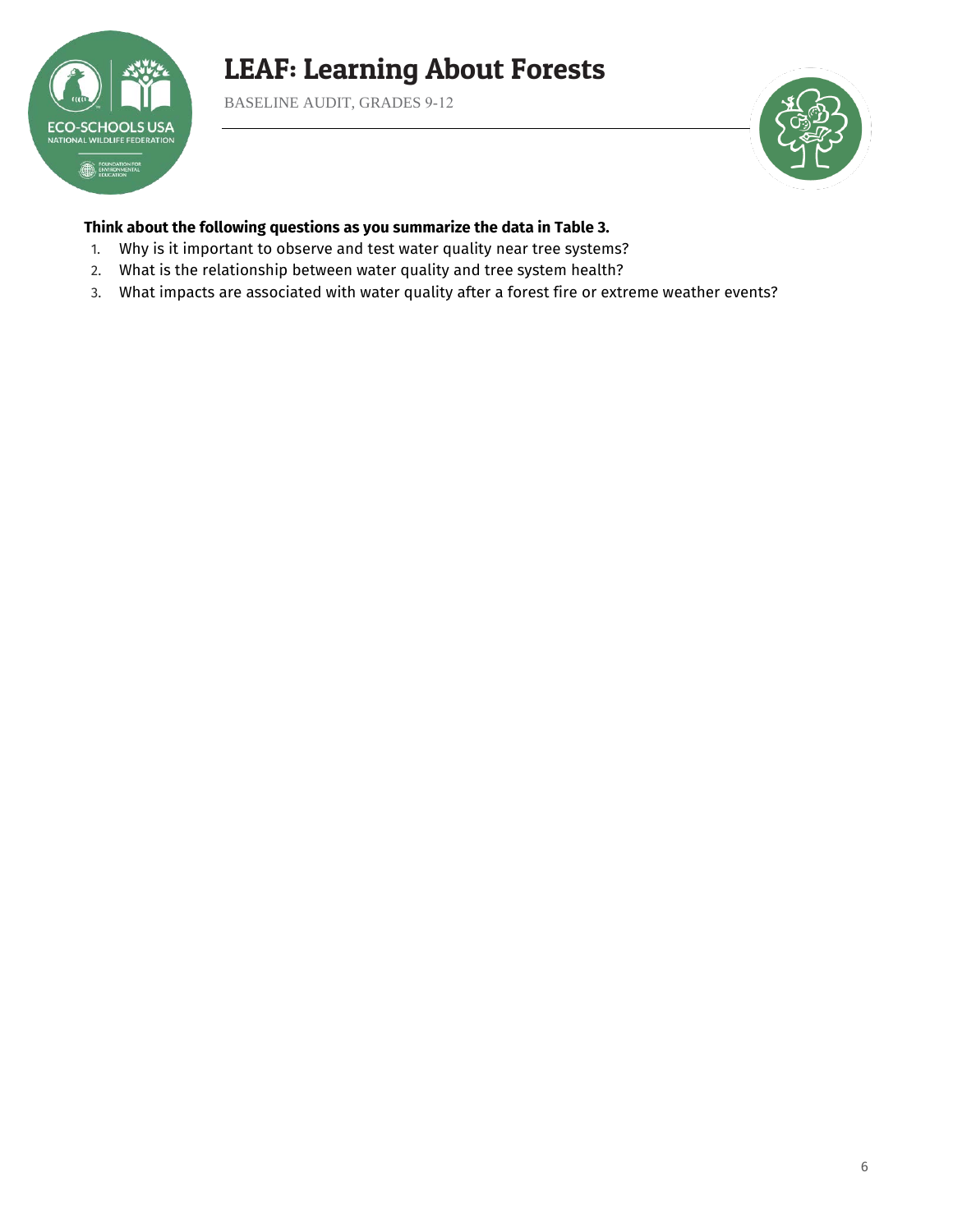

BASELINE AUDIT, GRADES 9-12



### TABLE 4. SOIL QUALITY

| 1.<br>Soil Temperature                                  |                                | Soil pH<br>2.                                                                                                      |                                                                                                                         |  |
|---------------------------------------------------------|--------------------------------|--------------------------------------------------------------------------------------------------------------------|-------------------------------------------------------------------------------------------------------------------------|--|
|                                                         |                                | Test 1 ______ pH Level                                                                                             |                                                                                                                         |  |
| At 5 cm                                                 | <b>At 10 cm</b>                | Test 2 ______ pH Level                                                                                             |                                                                                                                         |  |
| $\frac{\ }{}$ $\mathsf{F}$   $\frac{\ }{}$ $\mathsf{C}$ | $\circ$ F  <br>°C              |                                                                                                                    |                                                                                                                         |  |
|                                                         |                                |                                                                                                                    | Test 3 _____ pH Level                                                                                                   |  |
| $\circ$ F   $\circ$ C                                   | $^{\circ}$ F  <br>$^{\circ}$ C |                                                                                                                    |                                                                                                                         |  |
| $\degree$ F   $\degree$ C                               | $^{\circ}$ F  <br>$^{\circ}$ C |                                                                                                                    | ( ) Acidic ( ) Neutral ( ) Basic                                                                                        |  |
| Nitrogen (N)<br>3.                                      | 4. Phosphorus (P)              |                                                                                                                    | 5. Potassium (K)                                                                                                        |  |
| Test 1 $\bigcirc$ Low $\bigcirc$ Medium $\bigcirc$ High |                                |                                                                                                                    | Test 1 $\bigcirc$ Low $\bigcirc$ Medium $\bigcirc$ High $\big $ Test 1 $\bigcirc$ Low $\bigcirc$ Medium $\bigcirc$ High |  |
| Test 2 $\bigcup$ Low $\bigcup$ Medium $\bigcup$ High    |                                |                                                                                                                    | Test 2 OLow OMedium OHigh   Test 2 OLow OMedium OHigh                                                                   |  |
| Test 3 OLow OMedium OHigh                               |                                | Test 3 $\bigcirc$ Low $\bigcirc$ Medium $\bigcirc$ High<br>Test 3 $\bigcirc$ Low $\bigcirc$ Medium $\bigcirc$ High |                                                                                                                         |  |
| 6. Soil Texture                                         | 7. Soil Consistence            |                                                                                                                    | 8. Soil Color                                                                                                           |  |
| Sandy<br>Clay                                           | hard                           | loose                                                                                                              | ( )dark ( ) light<br>А.                                                                                                 |  |
| Silt<br>Loam                                            | firm                           | plastic and sticky                                                                                                 | brown with yellow hues<br>B.                                                                                            |  |
|                                                         |                                |                                                                                                                    | brown with grey hues                                                                                                    |  |
|                                                         |                                |                                                                                                                    | brown with green hues                                                                                                   |  |
|                                                         |                                |                                                                                                                    | brown with blue hues                                                                                                    |  |

#### **Think about the following questions as you summarize the data in Table 4.**

- 1. Why is it important to observe and test soil quality in tree systems?
- 2. What is the relationship between soil quality and tree system health?
- 3. What impacts are associated with soil quality after a forest fire or extreme weather events?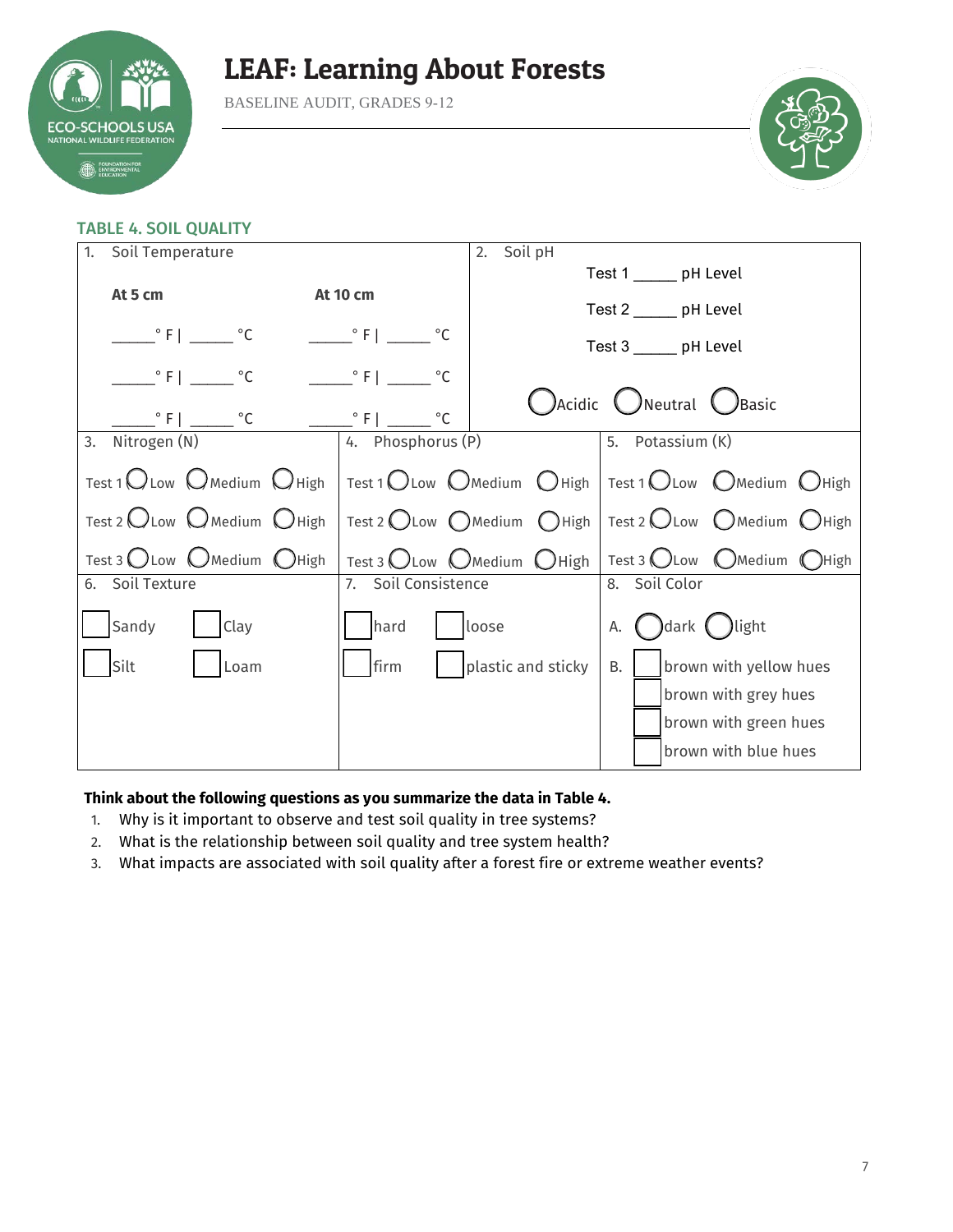

BASELINE AUDIT, GRADES 9-12



Consider contacting a local non-profit, business, government agency, college or university. Their involvement is a great way to connect to the community, inspire students, demonstrate career possibilities and share resource expertise. If you cannot conduct a study in the field please determine the best way to gather data, i.e. a phone call, an email or ideally a virtual conferencing tool with someone who works as a forester, forest ecologist, landscape architect, park planner, volunteer, etc. Contact your state forest service office for resource specialist contacts, resources or recommendations.

Invite parents and community members to participate in the auditing process. Students can take on the role of educator by working with volunteers on citizen science. This experience is a great way to build community.

| 1. | Are there animals present at the forest study site?                                                                                 |                                                                      |
|----|-------------------------------------------------------------------------------------------------------------------------------------|----------------------------------------------------------------------|
| 2. | Did students see animals in the following families?<br>Check all that apply, then fill in Chart 2. Wildlife-Animal<br>Observations. | mammals<br>birds<br>insects<br>reptiles<br>amphibians                |
| 3. | Did you observe other plant types at the study site?                                                                                | No<br>'es                                                            |
| 4. | Did students see plants from the following groups? Check all that<br>apply, then fill in Chart 3. Wildlife-Plant Observations.      | bushes<br>grasses<br>wildflowers<br>ferns<br>other (fungi)<br>mosses |

#### TABLE 5. WILDLIFE - GENERAL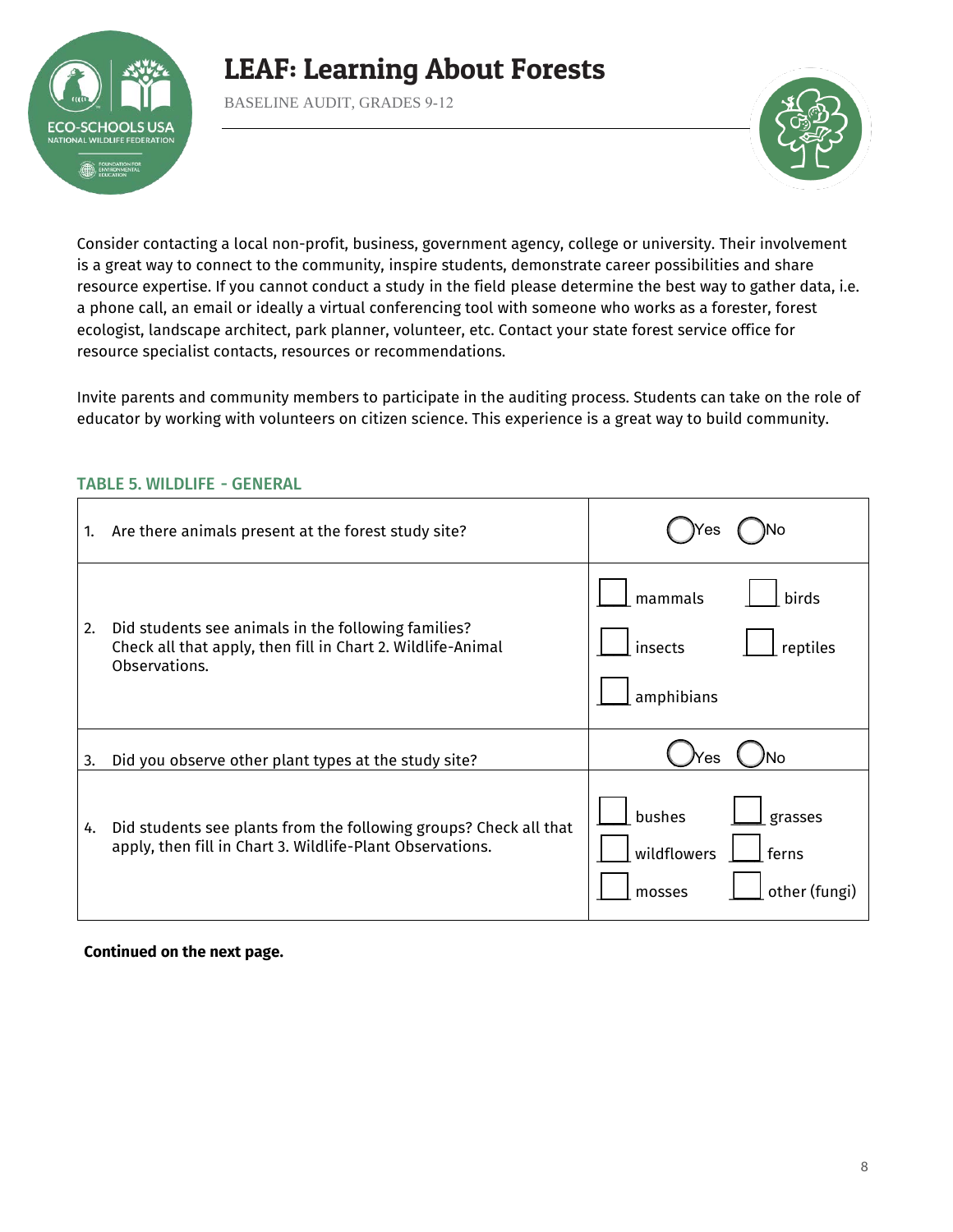

BASELINE AUDIT, GRADES 9-12



#### CHART 2. WILDLIFE – ANIMAL OBSERVATIONS

Allow students opportunities to practice identifying what wildlife species they are observing. For example, is the bird a Robin or a Black-throated blue warbler? Is the squirrel a rea or a gray squirrel? Often the type of wildlife you find in the study site will help to define the health and the type of forest.

| <b>Birds, Mammals,</b><br>Insects, Reptiles,<br><b>Amphibians</b> | # of<br><b>Animals</b><br><b>Observed</b> | <b>Animal Evidence</b><br>(tracks, burrows, nests,<br>droppings, etc.) | <b>Other Notes</b>                                                          |
|-------------------------------------------------------------------|-------------------------------------------|------------------------------------------------------------------------|-----------------------------------------------------------------------------|
| <b>Example:</b><br><b>Birds</b>                                   | 5                                         | One nest                                                               | Nest had a broken egg, made up of pine needles,<br>feathers and leaf litter |
|                                                                   |                                           |                                                                        |                                                                             |
|                                                                   |                                           |                                                                        |                                                                             |
|                                                                   |                                           |                                                                        |                                                                             |
|                                                                   |                                           |                                                                        |                                                                             |
|                                                                   |                                           |                                                                        |                                                                             |
|                                                                   |                                           |                                                                        |                                                                             |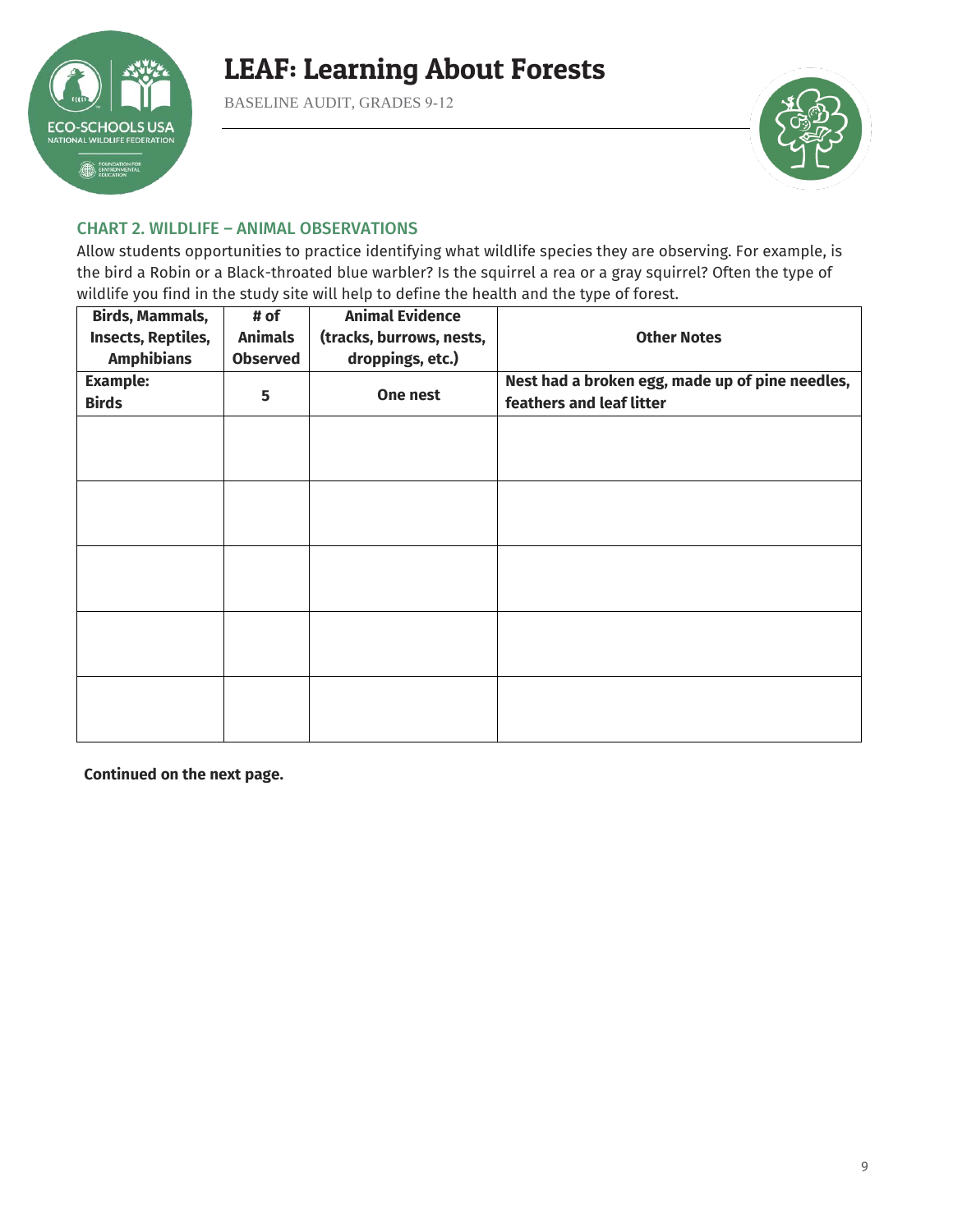

BASELINE AUDIT, GRADES 9-12



#### CHART 3. WILDLIFE – PLANT OBSERVATIONS

| <b>Ground Cover</b>        |                                | <b>Estimate the Amount</b>     |
|----------------------------|--------------------------------|--------------------------------|
| (plant life on the ground) | <b>Species or Description</b>  | <b>Found at the Study Site</b> |
|                            |                                | (a lot, some, a little)        |
|                            | <b>Example: Blackberries</b>   | a lot                          |
|                            |                                |                                |
|                            |                                |                                |
| <b>Bushes</b>              |                                |                                |
|                            |                                |                                |
|                            |                                |                                |
|                            | <b>Example: Woodland Sedge</b> | some                           |
|                            |                                |                                |
|                            |                                |                                |
| <b>Grasses</b>             |                                |                                |
|                            |                                |                                |
|                            |                                |                                |
|                            | <b>Example: White Trillium</b> | a little                       |
|                            |                                |                                |
|                            |                                |                                |
| <b>Wildflowers</b>         |                                |                                |
|                            |                                |                                |
|                            |                                |                                |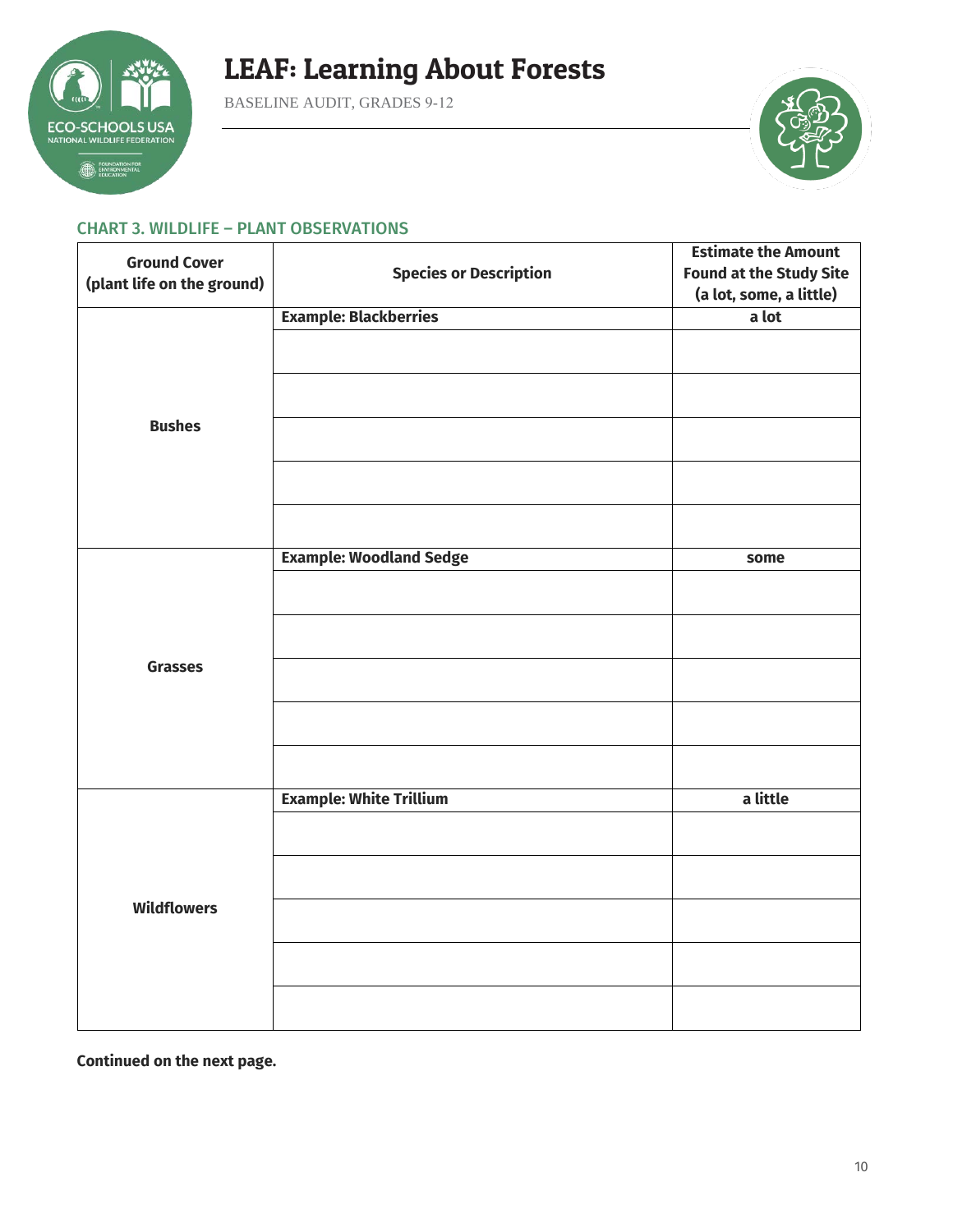

BASELINE AUDIT, GRADES 9-12



### CHART 3. WILDLIFE – PLANT OBSERVATIONS, CONTINUED

| <b>Ground Cover</b>        |                                   | <b>Estimate the Amount</b>     |
|----------------------------|-----------------------------------|--------------------------------|
| (plant life on the ground) | <b>Species or Description</b>     | <b>Found at the Study Site</b> |
|                            |                                   | (a lot, some, a little)        |
|                            | <b>Example: Maidenhair</b>        | some                           |
|                            |                                   |                                |
|                            |                                   |                                |
| <b>Ferns</b>               |                                   |                                |
|                            |                                   |                                |
|                            |                                   |                                |
|                            | <b>Example: White-Tipped Moss</b> | a lot                          |
|                            |                                   |                                |
|                            |                                   |                                |
| <b>Mosses</b>              |                                   |                                |
|                            |                                   |                                |
|                            |                                   |                                |
|                            | <b>Example: Oyster Mushroom</b>   | some                           |
|                            |                                   |                                |
|                            |                                   |                                |
| <b>Other (Fungi)</b>       |                                   |                                |
|                            |                                   |                                |
|                            |                                   |                                |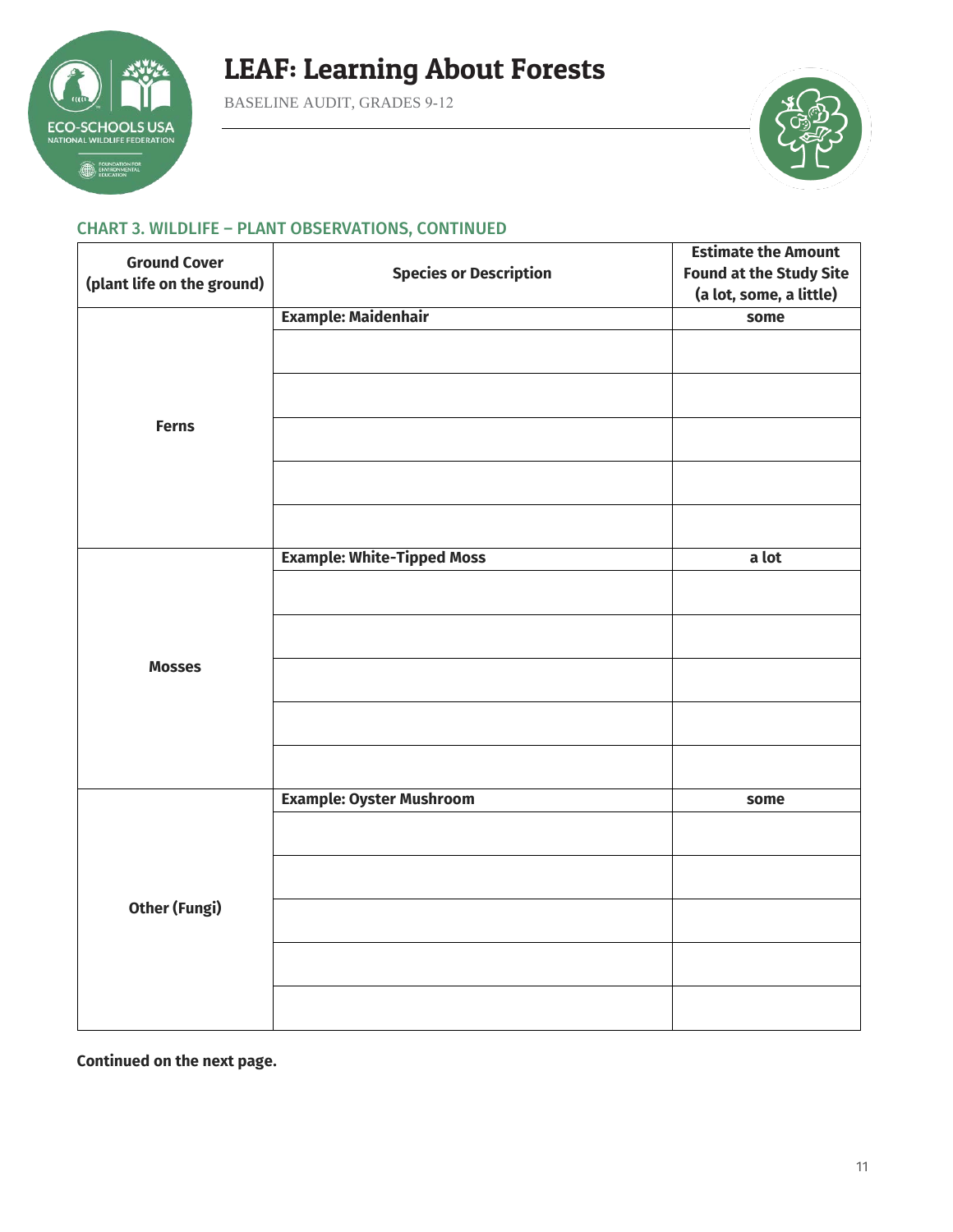# **ECO-SCHOOLS USA** NATIONAL WILDLIFE FEDERATION **B** FOUNDATION FOR

### LEAF: Learning About Forests

BASELINE AUDIT, GRADES 9-12



### **Think about the following questions as you summarize the information in Table 5 and Charts 2 and 3.**

- 1. How do forests support wildlife?
- 2. Are there any protected plant or animal species in or around the study site?
- 3. What are some actions the team/class can take to improve or support wildlife habitat at the study site?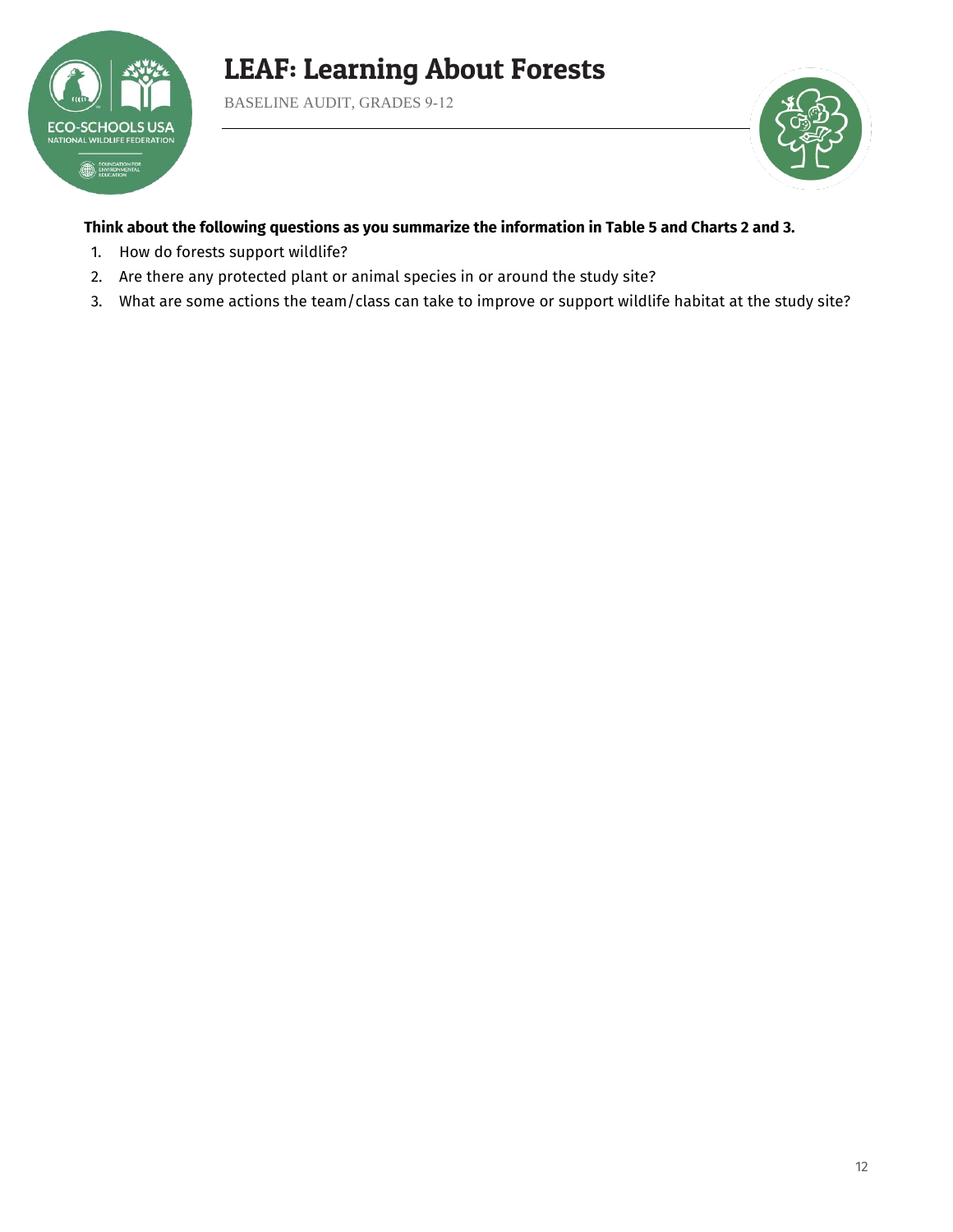

BASELINE AUDIT, GRADES 9-12



#### TABLE 6. TREE WORTH

Use the *i-Tree MyTree Calculator*, [https://mytree.itreetools.org/#/,](https://mytree.itreetools.org/#/) to collect the data below. Some data will be used as metrics for your school's Eco-Schools USA Dashboard.

Use the information from Chart 1 to begin populating the table below. Next input the requested data into the online calculator at *i-Tree MyTree Calculator*. If you would like to provide data for more trees or you would like to calculate multiple trees for a species, please enter the information into an Excel spreadsheet or other document and submit as evidence when applying for an Eco-Schools award.

| <b>Tree Species</b>                    | <b>Tree</b><br><b>Diameter</b> in<br>Inches (in.) | <b>Land Use</b> | <b>Stormwater</b><br><b>Runoff</b><br><b>Avoided in</b><br>Gallons (gal.) | Annual CO <sub>2</sub><br><b>Sequestered</b><br>in Pounds<br>(lbs.) | <b>Annual</b><br><b>Overall Tree</b><br><b>Benefit in</b><br>Dollars (\$) |
|----------------------------------------|---------------------------------------------------|-----------------|---------------------------------------------------------------------------|---------------------------------------------------------------------|---------------------------------------------------------------------------|
| <b>Example:</b><br><b>Single Maple</b> | 12                                                | Park/Vacant     | 203                                                                       | 14                                                                  | \$2                                                                       |
|                                        |                                                   |                 |                                                                           |                                                                     |                                                                           |
|                                        |                                                   |                 |                                                                           |                                                                     |                                                                           |
|                                        |                                                   |                 |                                                                           |                                                                     |                                                                           |
|                                        |                                                   |                 |                                                                           |                                                                     |                                                                           |
|                                        |                                                   |                 |                                                                           |                                                                     |                                                                           |
| <b>TOTALS</b>                          |                                                   |                 |                                                                           |                                                                     |                                                                           |